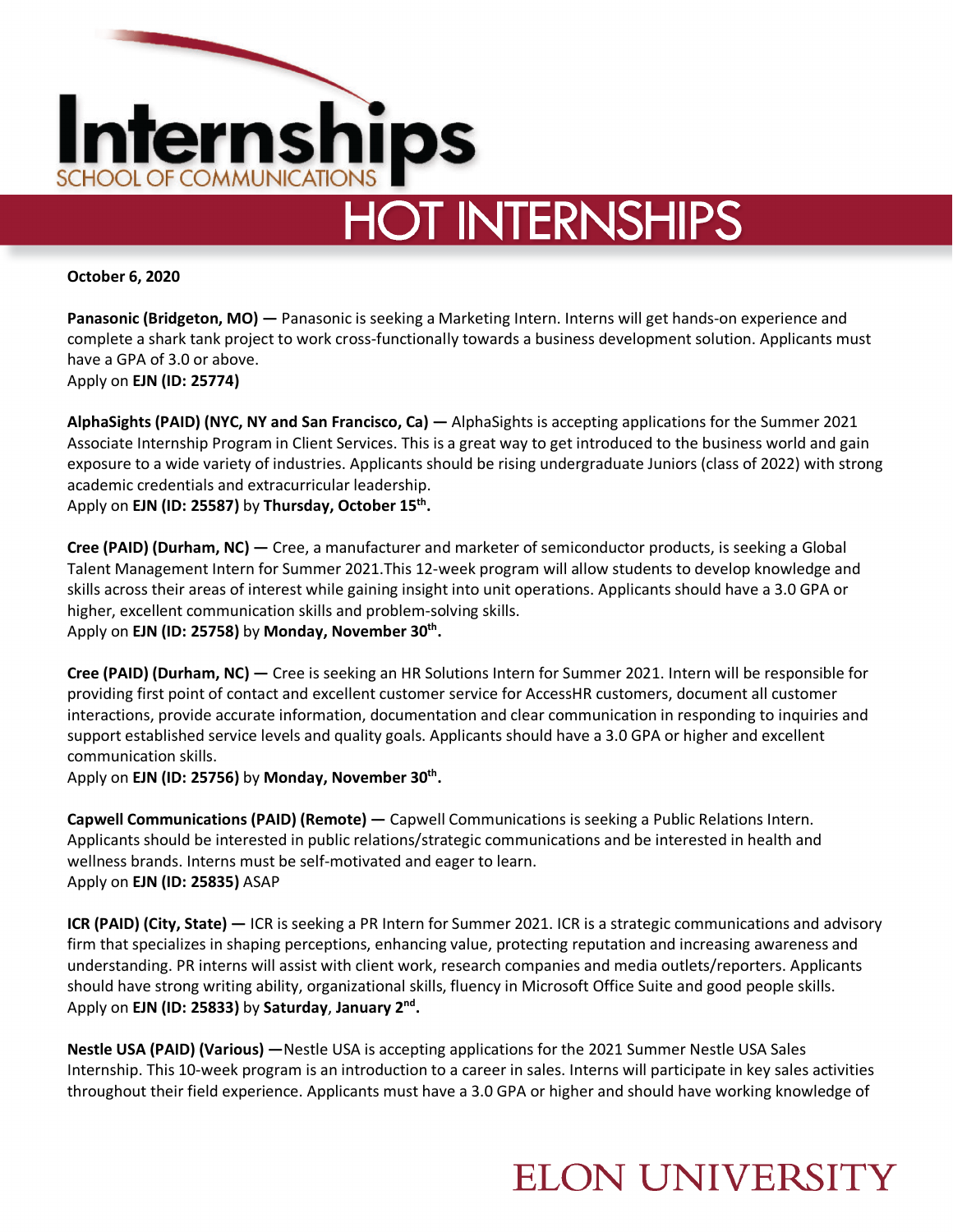



Microsoft Office, excellent analytical skills, the ability to build presentations in PowerPoint and be comfortable working in a team setting.

Apply on **EJN (ID: 25577)** by **October 30th.**

**The Partnership for Public Service (Washington, D.C) —** The Partnership for Public Service is seeking a 2021 Spring Communications Intern. Interns will assist with writing, editing and brainstorming new ideas; generating the daily electronic newsletter; help the team plan and execute events; manage the social media outreach and support traditional media efforts. Applicants should be detail-oriented, a team player, have excellent writing, organization and public speaking skills. Apply on **Here**

**F.N.B Corporation (Pittsburgh, PA) —** F.N.B. Corporation is seeking a Summer 2021 Corporate Communications Intern. This internship will be focused on internal communications. Interns will perform content audits on the intranet, assist in building new content, draft and post company news, brainstorm and execute strategic efforts and serve as a proofing and copywriting resource. Apply on **Here** by **October 30<sup>th</sup>.** 

**Radio Flyer (Chicago, IL) —** Radio Flyer is seeking a Communications Intern. Intern work with the marketing team to support key communications functions such as social media, public relations and content creation. Applicants should have a 3.0 GPA or higher, be a junior or senior undergraduate student, be results oriented and self-motivated and have excellent written and verbal communication skills. Apply on **Here**

**Virtual Inc. (PAID) (Reston, VA) —** virtual Inc. is seeking a Spring 2021 Marketing Communications Intern. Interns will provide support to the marketing and communications teams on day-to-day activities, collaborate with marketing and client services teams in the development and implementation of communications initiatives and drive attendance at client events. Applicants should have excellent communication skills, be proficient in Microsoft Office Suite and have great time management, teamwork, problem solving and leadership skills. Apply on **Here**

**CSG International (Denver, CO) —**CSG International is seeking a Summer 2021 Marketing Intern. Interns will partner with the content marketing team to develop and distribute compelling multichannel content to engage with customers and prospects, review, analyze and report on various digital marketing activities and metrics and assist with website and intranet maintenance and email marketing campaigns. Applicants should have excellent written and verbal communication skills and the ability to work full-time from the Denver office from June-August 2021. Apply on **EJN (ID: 25560)** 

**National Journal (PAID) (Washington, D.C) —** National Journal is seeking a Graphic Design Intern. Interns will be responsible for updating sales and marketing-facing collateral with new brand guidelines, partnering with product analysts to design high-quality print and digital presentations, creating custom client deliverables and transforming quantitative data into compelling visuals. Applicants should be knowledgeable in Adobe Creative Cloud and Microsoft Office, be organized, focused and detail-oriented and have excellent communication skills. Apply on **Here**

**Federal Reserve Bank of Dallas (PAID) (Dallas, TX) —** The Federal Reserve Bank of Dallas is seeking a Summer 2021 Digital Design Intern. Interns will assist with projects in branding, event collateral, marketing materials, infographics and product design and collaborate with designers to support client campaigns. Applicants must be a junior or senior,

## **ELON UNIVERSITY**